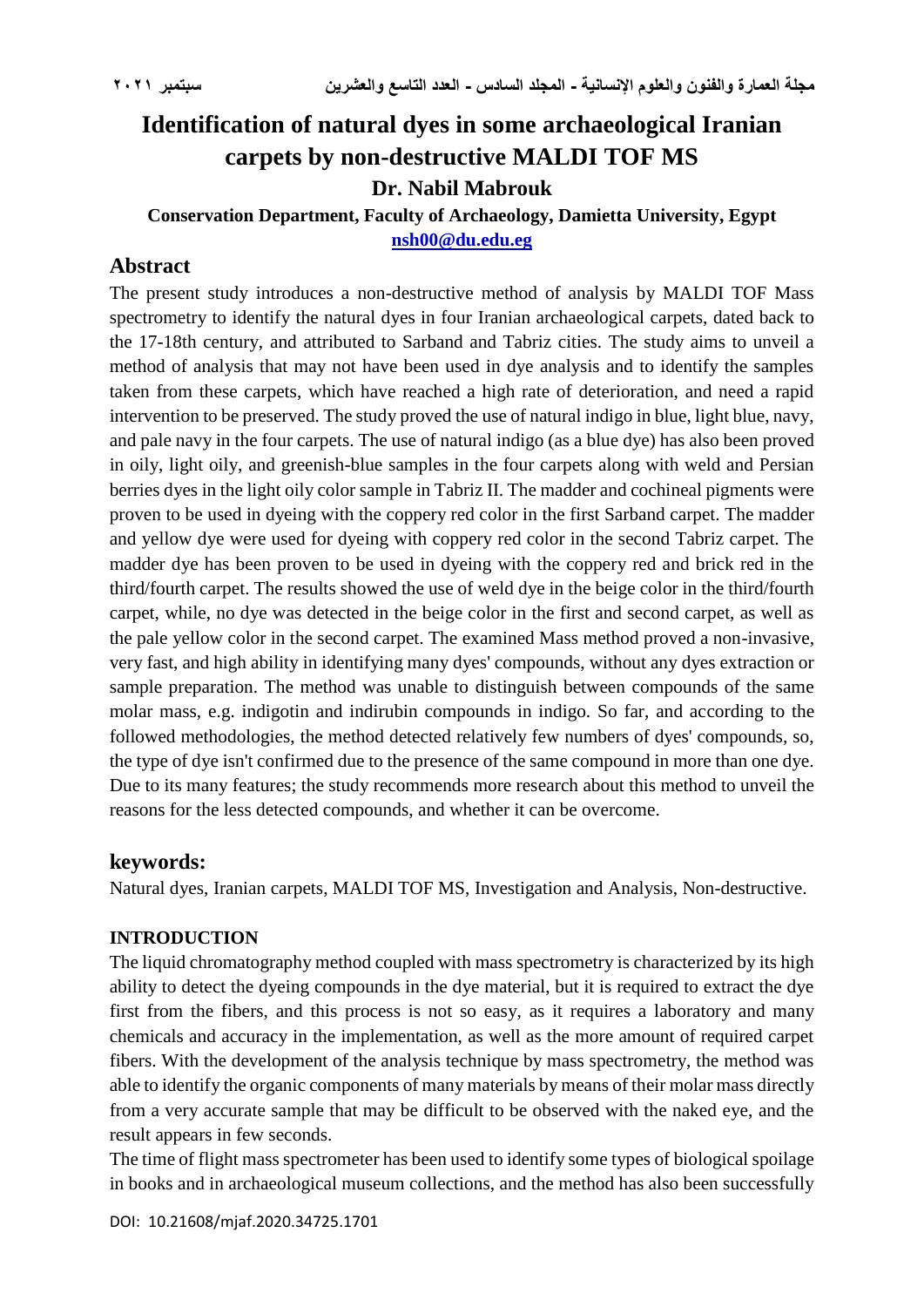used in identifying cellulose ethers used as an adhesive material in the restoration of heritage collections. The author also used the method in identifying the types of dyes and skin used in Iranian leather tapestry embroidered with threads.

The research problem appears in the great effort, high cost, and long time required to conduct the dye extraction from its fibers. It needs a suitable laboratory equipped with many tools and many types of high-quality chemicals. Therefore, the idea of the research aimed at using and evaluating the MALDI TOF MS in identifying the natural dyes in four Iranian carpets preserved in the Agricultural Museum in Cairo. These carpets are in a poor state of preservation, and suffer from an inappropriate museum display environment, so the current study puts these carpets in the spotlight for preservation and maintenance.

# **MATERIALS AND METHODS**

### **Case-study carpets**

This study includes four Iranian archaeological carpets preserved in the Carpet Hall inside the Museum of Heritage Collections at Agricultural Museum in Cairo, and all of them are dated back to the 17-18th century AD (according to museum records and what was confirmed by the archaeological study).

First carpet (Sarband): A rectangular carpet of natural wool, measures about 840 x 420 cm, with a Museum Record No. 119.

Second carpet (Tabriz): A rectangular wool carpet, measures about 180 x 120 cm, with a Museum Record No. 114.

Third and fourth carpets (Tabriz): Both carpets are also made of natural wool, dyed with dyes of different colors and degrees, and they are attributed to the city of Tabriz. with a Museum Record No. 115 and 116. Each carpet measures 800 x 85 cm. The two carpets are completely similar in size and decoration elements.

These carpets are all deteriorated, and displayed in a wrong way, as they are suspended from the top or in the middle of a cylindrical bar fixed to the wall of the room, which is about six meters high. These carpets also suffer from an inappropriate museum display environment, as there are no devices to control the temperature or humidity, and the hall is completely devoid of any means for ventilation or air renewal, as well as inappropriate lighting. Also, some of these carpets suffer from thinning in the pile in many areas (especially the tree of life carpet), of course, for old uses.

All these factors that affected carpets caused that they became vulnerable to suffer from all types of deterioration. Therefore, this study puts these carpets in the spotlight, in preparation for their treatment, maintenance, and displaying them in a suitable way after treatment.

### **Sampling:**

The different colors found in the four carpets were screened, and some very small six fibers were gently collected from each carpet. These small fibers are sufficient to perform the analysis and to identify the dye through identifying the compounds present in each dye.

First carpet: 1 light blue, 2 pale navy blue, 3 copper red, 4 pale yellow, 5 olive green, 6 beige.

Second carpet: 1 light blue, 2 dark blue, 3 light olive, 4 copper red, 5 pale yellow, 6 beige.

Third carpet: 1 light blue, 2 navy blue, 3 teal, 4 copper red, 5 light brick, 6 beige.

Fourth carpet: 1 light blue, 2 dark blue, 3 teal, 4 copper red, 5 light brick, 6 beige.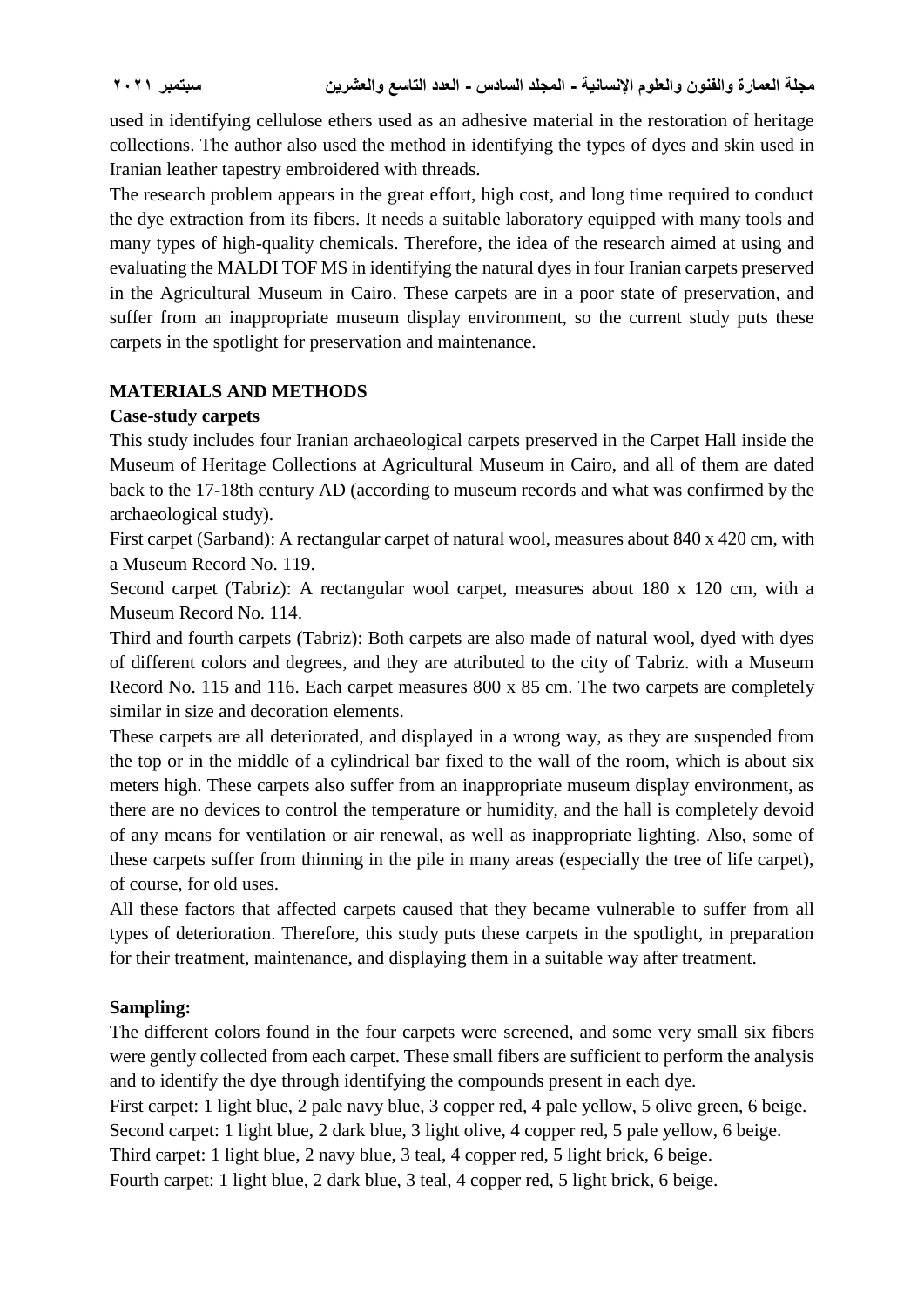### **Mass spectrometry:**

To determine the sources of dyes used in the dyeing of the case study carpets; a mass spectrometer - MALDI - Time of Flight (from Bruker, University of Science and Technology in the Czech Republic) was used to analyze about 3 mm of the color fiber in a negative reflection mode.

## **RESULTS**

The study proved using natural indigo in blue, light blue, navy, and pale navy in the four carpets. The use of natural indigo (as a blue dye) has also been proved in oily, light oily, and greenishblue samples in the four carpets along with weld and Persian berries dyes in the light oily color sample in Tabriz II. The madder and cochineal pigments were proven to be used in dyeing with the coppery red color in the first Sarband carpet. The madder and yellow dye were used for dyeing with coppery red color in the second Tabriz carpet. The madder dye has been proven to be used in dyeing with the coppery red and brick red in the third/fourth carpet. The results showed the use of weld dye in the beige color in the third/fourth carpet, while, no dye was detected in the beige color in the first and second carpet, as well as the pale yellow color in the second carpet.

### **CONCLUSIONS:**

The use of natural Indigo dye in the light blue, blue, navy, and pale navy samples collected from the four carpets.

The use of natural indigo dye (as a blue dye) in oily, light oily, and greenish-blue samples collected from the first, second and third / fourth rugs respectively, in addition to a yellow dye likely to be the weld dye, in addition to the Persian berries in the light oily sample collected from the second carpet.

The use of madder and cochineal dyes for dyeing copper red in the first carpet, while the dyes of madder and safflower were used to dye with copper red color on the second carpet. As for madder dye alone, it has been proven to be used in dyeing in copper-red and brick-red in the third / fourth carpet.

The use of the weld dye in the beige fiber collected from the third / fourth carpet.

No dyes were identified in the beige fibers of the first and second rugs, as well as the pale yellow on the second carpet.

The MALDI TOF MS has proved a great ability in identifying many compounds in the natural dyes, in a non-destructive way.

The method is characterized by speed in identifying the dyeing compounds in a few seconds, without any preparation or extraction of dyes from the wool fibers.

The method showed that it does not differentiate between compounds with a single molar mass, and that the compounds that have been detected are relatively few so far, and sometimes it is not sufficient to determine the type of dye due to its presence in other dyes.

Additional study is required to determine the reason of the lack of detected compounds, and whether this reason could be overcome.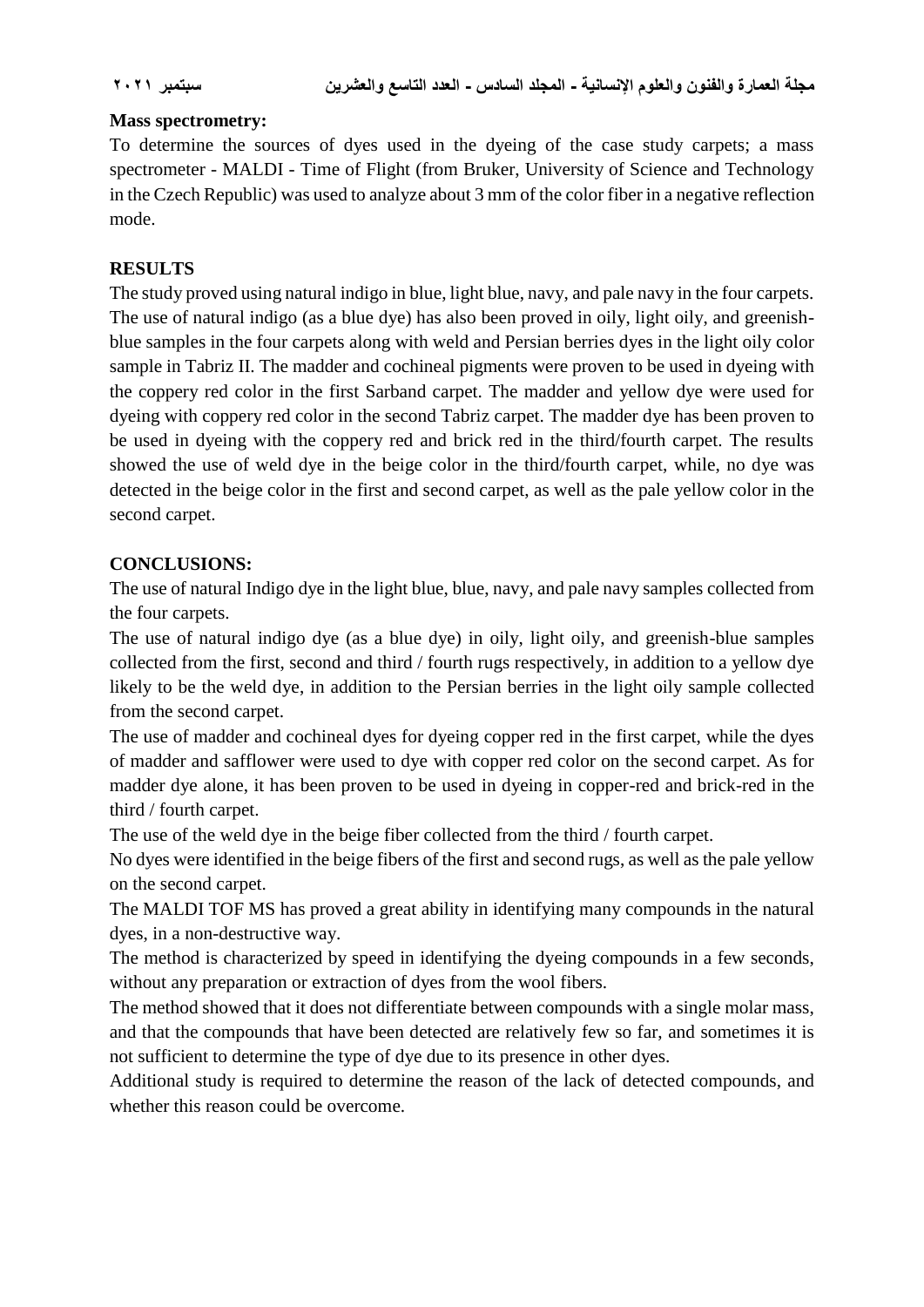# **REFERENCES**

1. Ettinghausen, Richard; "Islamic Carpets: The Joseph V. Mcmullan Collection." The Metropolitan Museum of Art Bulletin 28, no. 10 (1970): 402-03.

2. Albasha, Hasan; "madkhal 'iilay eilm alathar", Alqahrt: dar alnahdat alerbyt, 1981.

3. Abw-alftawh, kuthar; "draasat lisajajid jurdiz fi daw' majmueat mathaf qasr almnyl" Alqahrh: matabie almajlis al'aelaa lil'athar, 2003.

4. Goswami, Kamal Kanti; Advances in Carpet Manufacture. Woodhead Publishing, 2017.

5. Basiony, Heba; "alqaym aljumalayt lizukharif alfunun al'islamyt al'iyranyt wal'iifadat minha fa tasamaym watatrayz tarhat alzufaaf" majalat aleamarat walfunun waleulum al'iinsanyt 2019, 4 (13), 642-674.

6. Lukonin, V. G.; Ivanov, A. A., Persian Art: The Lost Treasures. Parkstone Press: 2013.

7. El Sayad, Ghada; Eid, Mostafa; "almuealaqat alwabrayt bayn alqaym aljumalayt lilzuhur wabaramij altsmym" majalat aleamarat walfunun waleulum al'iinsanyt 2020, 5 (21), 301-320.

8. Osman Naser Ali; "ttur zakhrifat alsijaad aleuthmanaa min alqarn alththamin hataa althaanaa easharalhijaraa (alraabie eshr hataa alththamin eshr almayladaa)" majalat aleamarat walfunun waleulum al'iinsanyt 2018, 3 (aleudd 12 (2)), 497-512.

9. Talebpoor, F; "History of Textile and Fabric in Iran" Alzahra University Publication, Tehran, Iran (2008).

10. Nur, hasan; "drasat fi alsijaad al'iiranii waltarkii walqawqazi" dar alwafa' ladunya altabaeat walnashru: al'iiskandariati, altabeat al'uwlaa, 2019.

11. Montazer, M. "Alterations in Dyeing of Wool Used in Persian Carpet Piles." Iran Rugs 31, no. 32 (2001): 4-7.

12. Ahmed, Harby E., Ibrahim F. Tahoun, Ibrahim Elkholy, Adel B. Shehata, and Yassin Ziddan. "Identification of Natural Dyes in Rare Coptic Textile Using Hplc-Dad and Mass Spectroscopy in Museum of Faculty of Arts, Alexandria University, Egypt." Dyes and Pigments 145 (2017): 486-92.

13. Witkowski, Bartlomiej, Monika Ganeczko, Helena Hryszko, Monika Stachurska, Tomasz Gierczak, and Magdalena Biesaga. "Identification of Orcein and Selected Natural Dyes in 14th and 15th Century Liturgical Paraments with High-Performance Liquid Chromatography Coupled to the Electrospray Ionization Tandem Mass Spectrometry (Hplc-Esi/Ms/Ms)."

Microchemical Journal 133 (Jul 2017): 370-79.

14. Mabrouk, Nabil. "Archaeometrical Study of a Rare Embroidered and Appliqued Leather Tapestry from the Safavid Artworks. Part I: Weaving Fibers and Dyes." Mediterranean Archaeology & Archaeometry 13, no. 1 (2020).

15. Ruiz-Recasens, Cristina, Gema Campo-Frances, Irene Fernandez-Vidal, and Marta Oriola. "Identification of Cellulose Ethers in Cultural Heritage by Means of Maldi-Tof-Ms." Journal of Cultural Heritage 24 (2017): 53-59.

16. Kraková, Lucia, Katarína Šoltys, Anna Otlewska, Katarzyna Pietrzak, Sabina Purkrtová, Dana Savická, Andrea Puškárová, et al. "Comparison of Methods for Identification of Microbial Communities in Book Collections: Culture-Dependent (Sequencing and Maldi-Tof Ms) and Culture-Independent (Illumina Miseq)." International Biodeterioration & Biodegradation 131 (2018): 51-59.